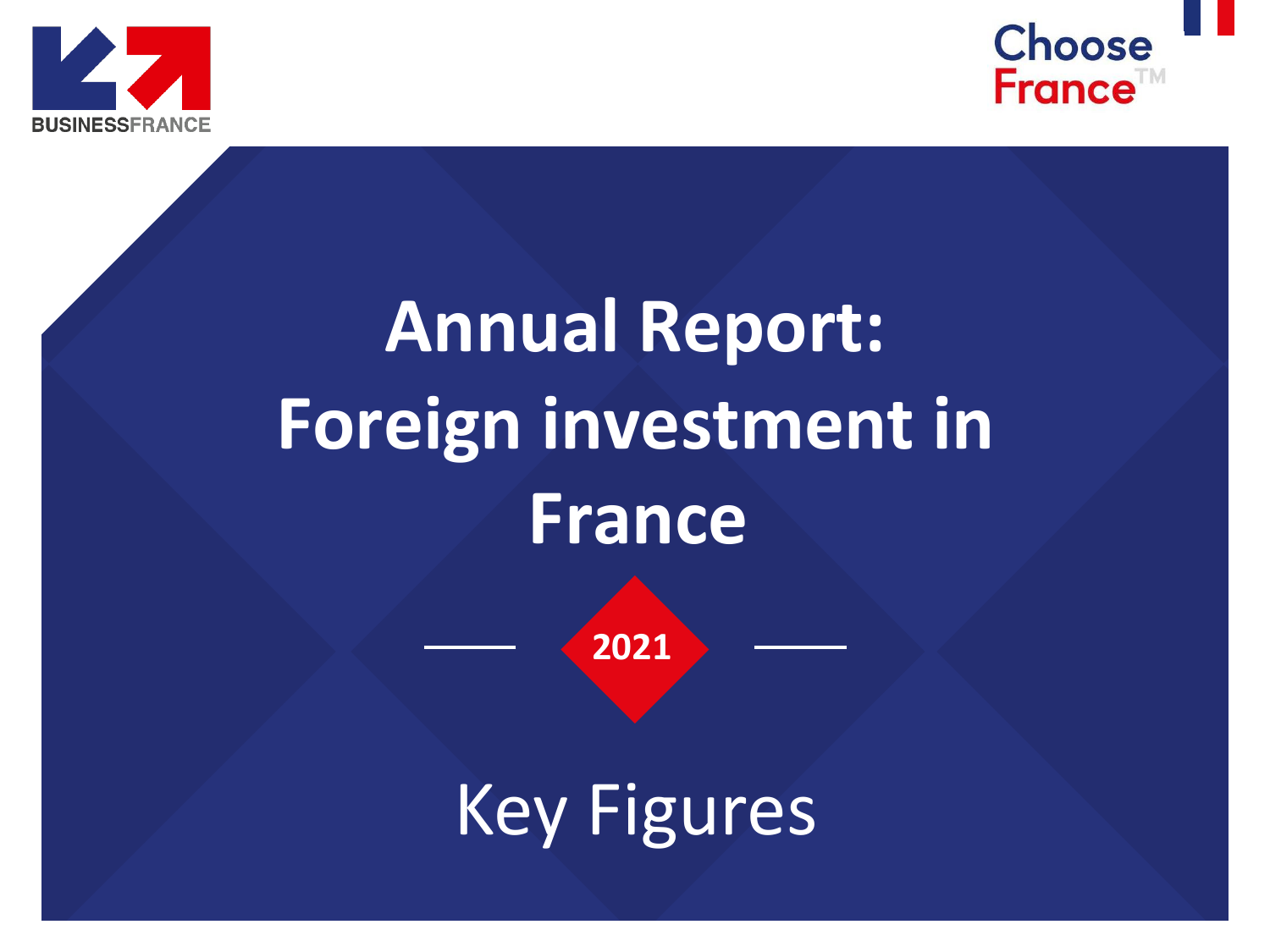



#### 2021, A RECORD YEAR

#### France has never been as attractive as in 2021

#### 1,607 projects recorded (+32%) 45,008 jobs created or maintained (+30%)

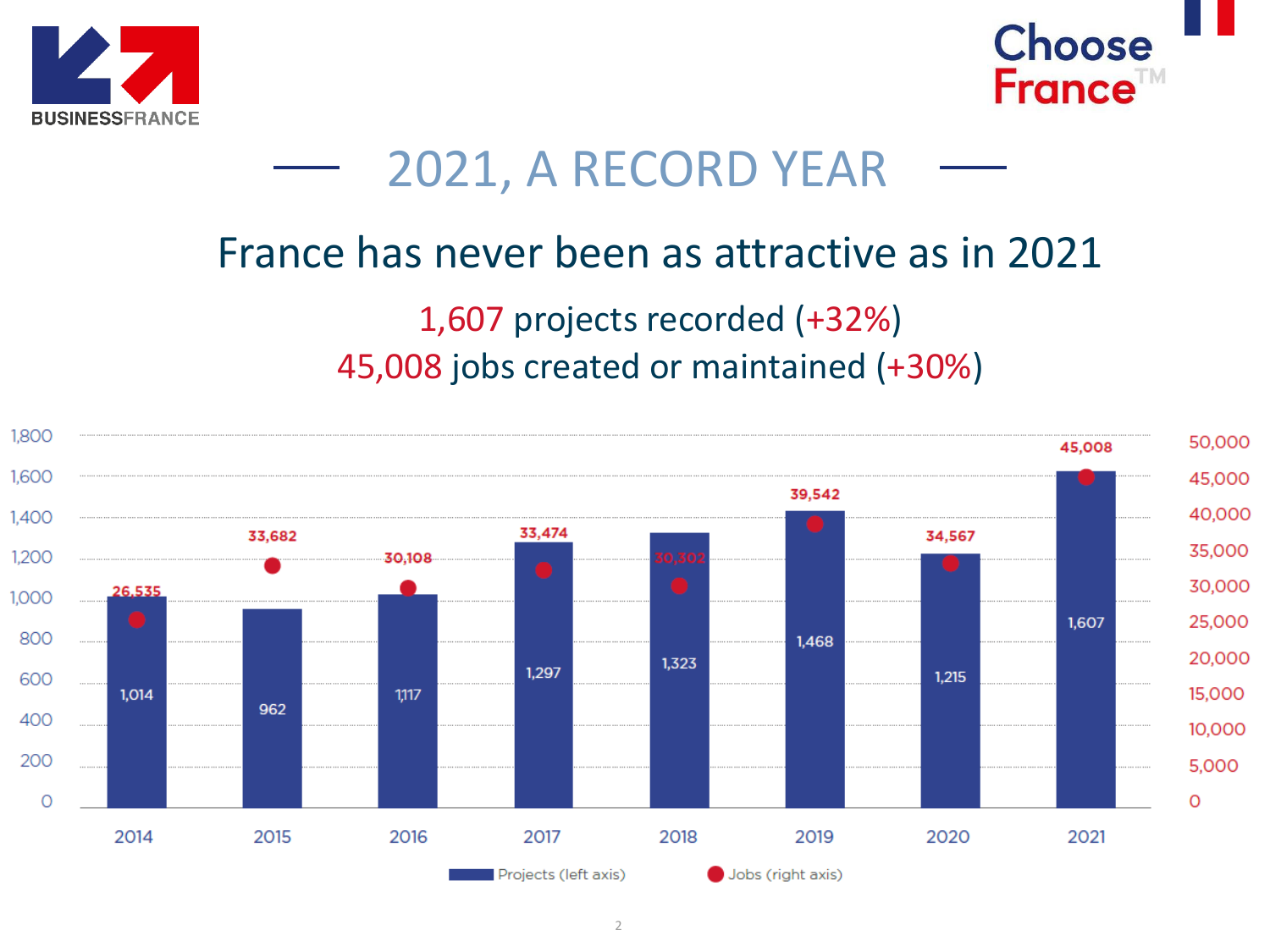



### EUROPEAN COUNTRIES WERE THE LEADING INVESTORS IN FRANCE

#### Germany, #1 foreign investor in 2021

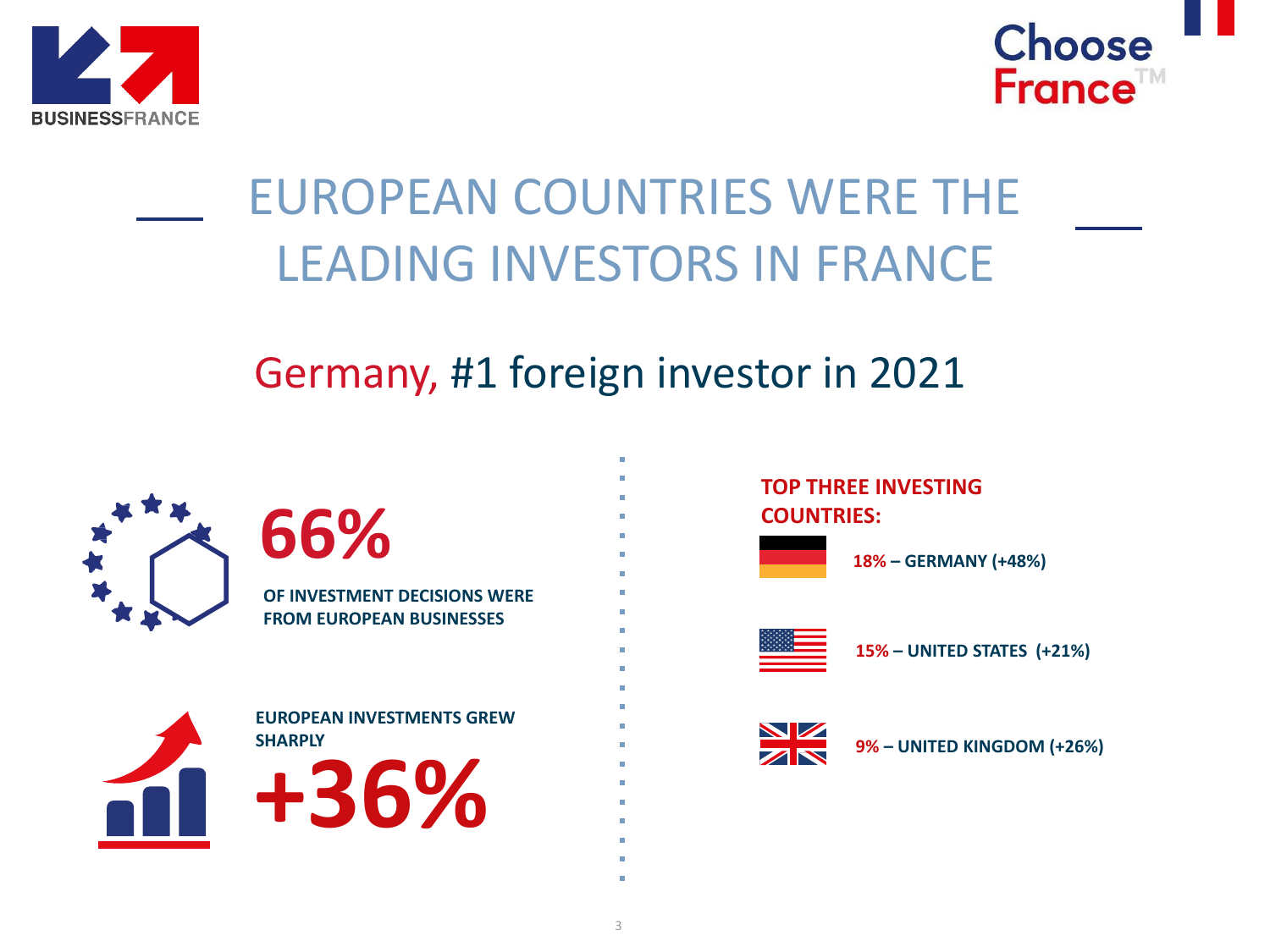



### FRANCE'S REINDUSTRIALIZATION IS A REALITY

#### 460 manufacturing projects recorded in France in 2021 A record! Very substantial growth (+49%)



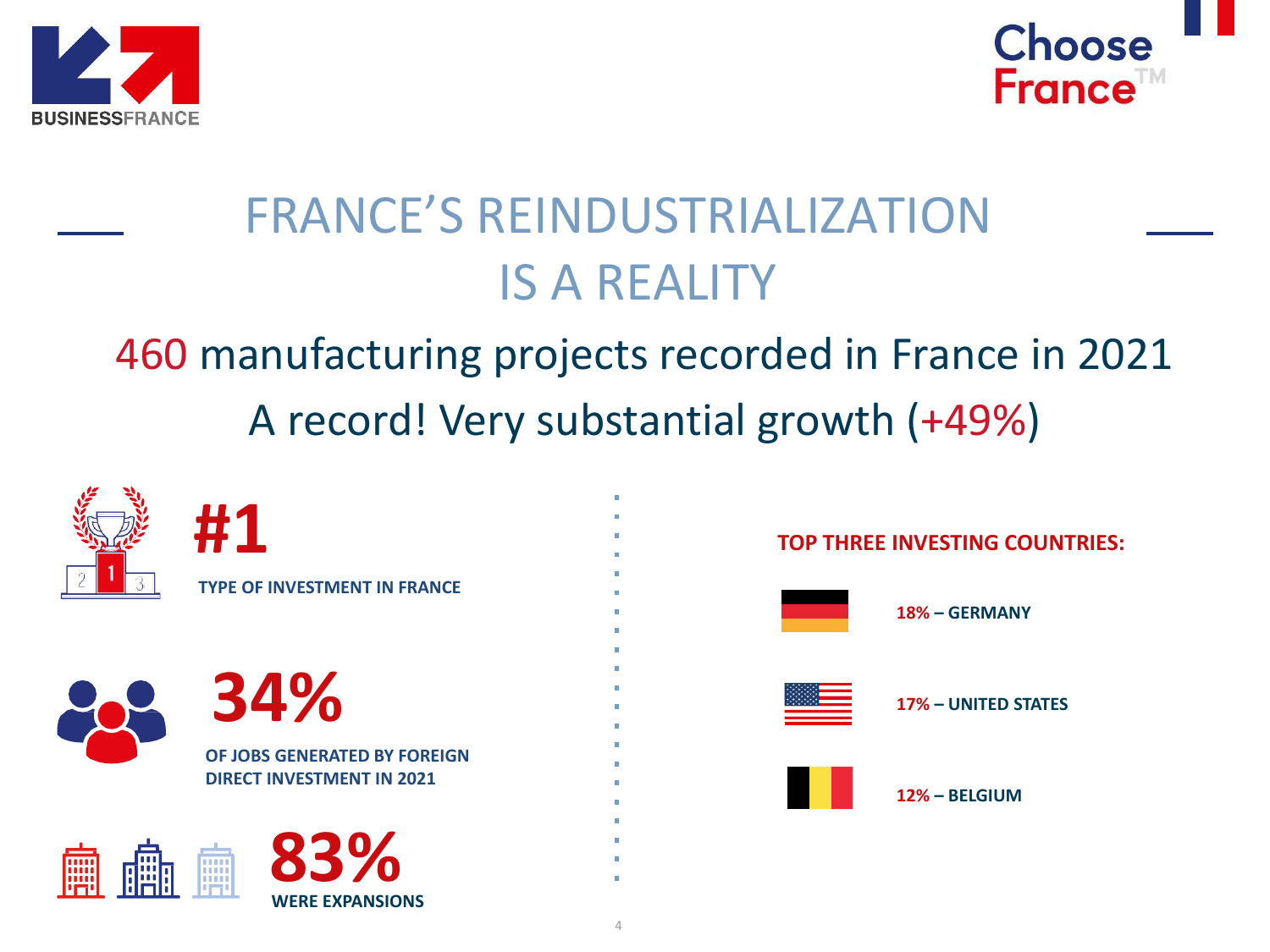



### A FRENCH ECOSYSTEM THAT ATTRACTS INNOVATION

#### 155 projects in R&D/engineering activities

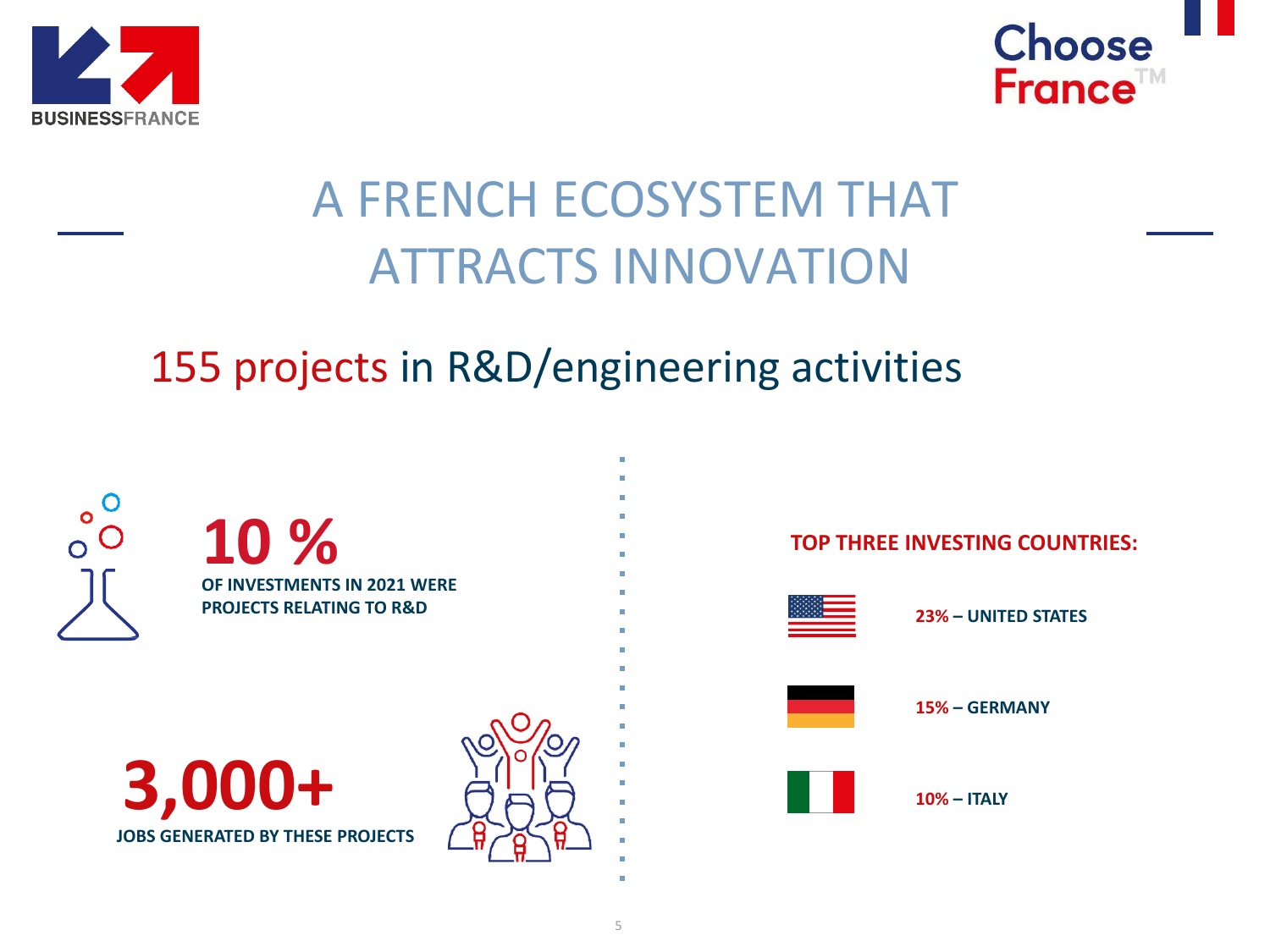



### FOREIGN INVESTMENT PROJECTS WERE PRESENT THROUGHOUT FRANCE



### **45%**

**OF INVESTMENTS WERE IN MUNICIPALITIES WITH FEWER THAN 20,000 INHABITANTS**

#### **TOP FIVE REGIONS FOR FOREIGN INVESTMENTS**





- **GRAND EST**
- **HAUTS DE FRANCE**
- **OCCITANIE**

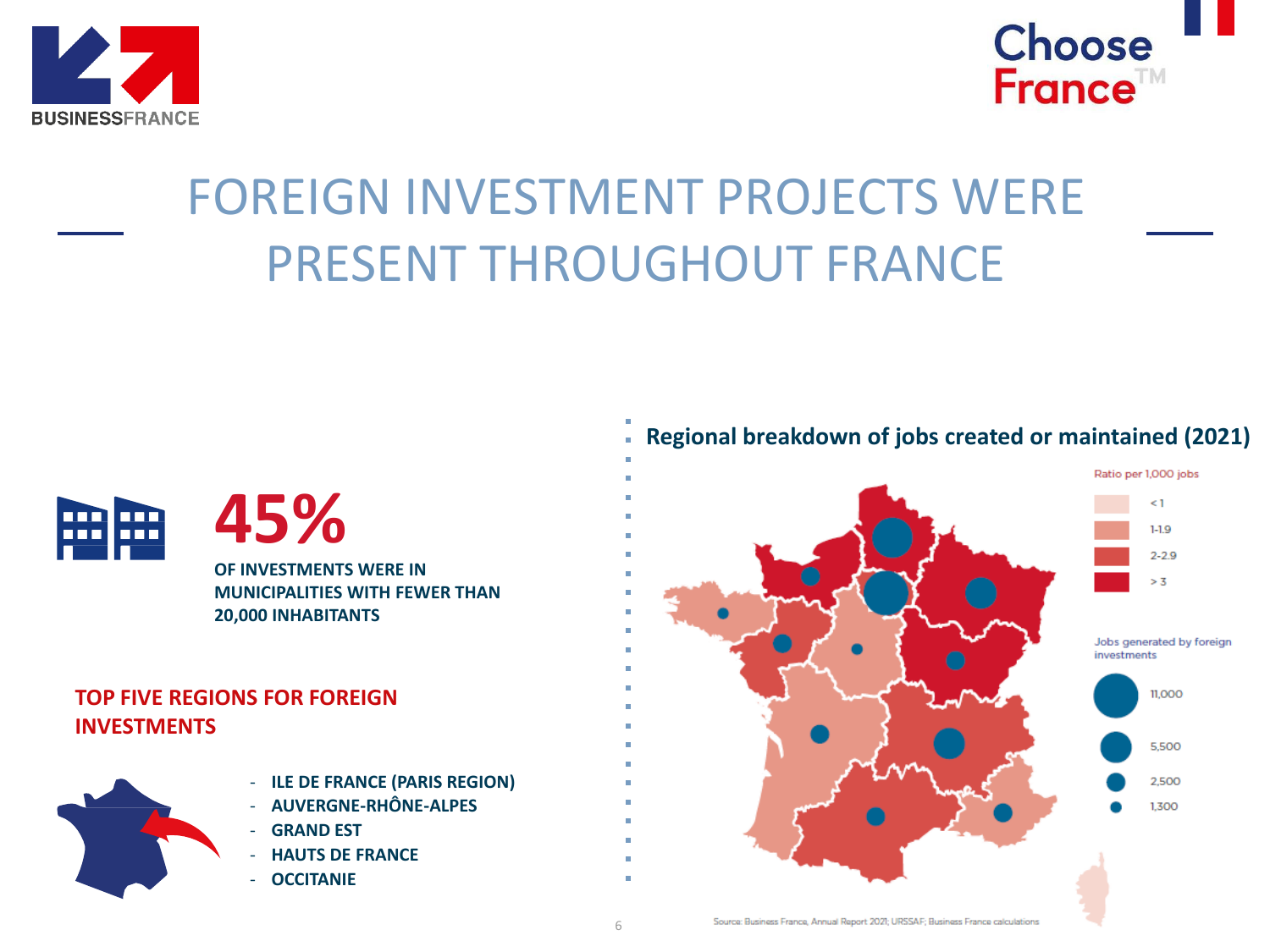



## THE "RELAUNCH FRANCE" PLAN SUPPORTS INVESTMENT IN FRANCE'S REGIONS



More than 450 foreign businesses were among the winners of the "Relaunch France" call for projects.

At least 4,000 new jobs were announced by these businesses.